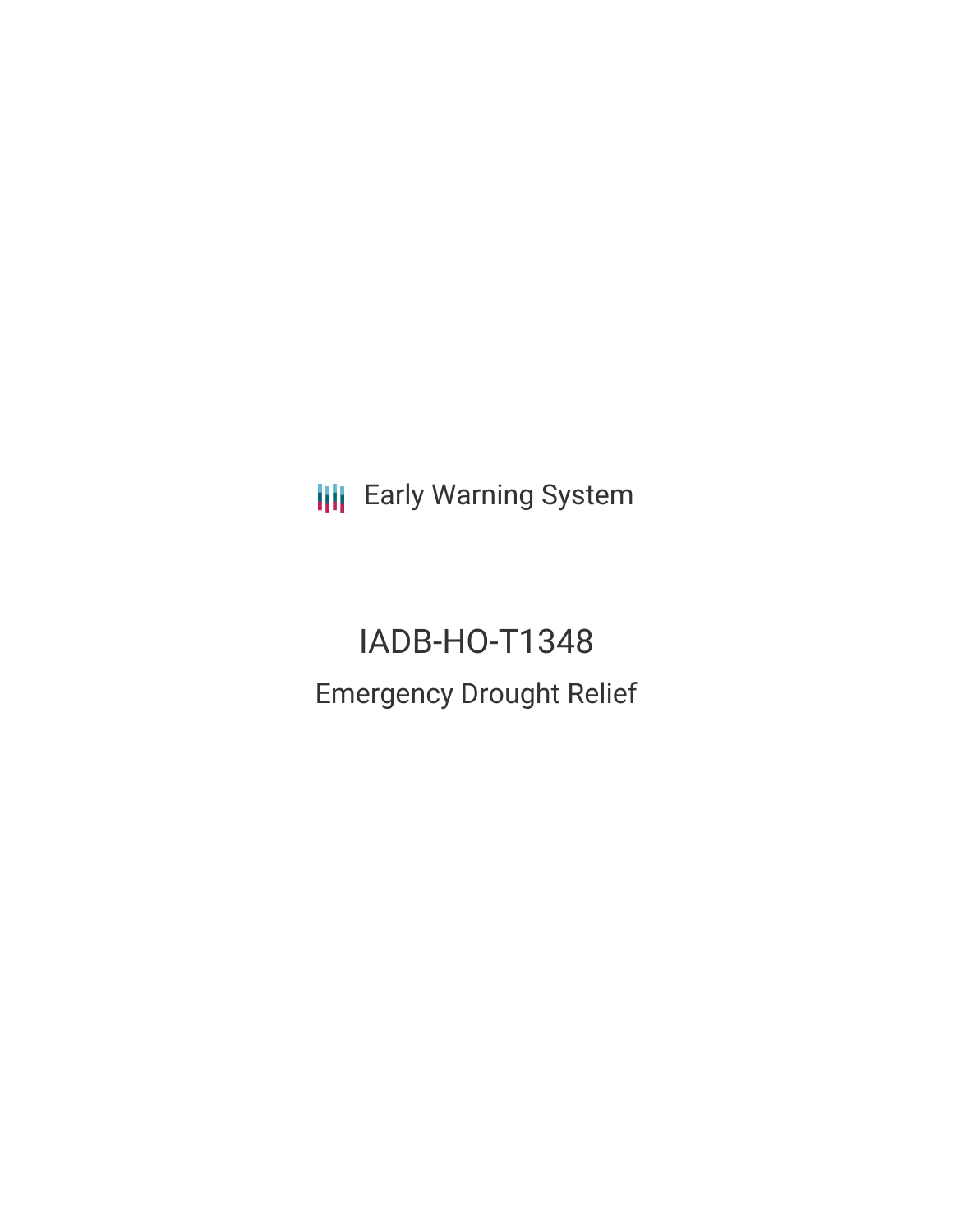

## **Quick Facts**

| <b>Countries</b>               | Honduras                               |
|--------------------------------|----------------------------------------|
| <b>Financial Institutions</b>  | Inter-American Development Bank (IADB) |
| <b>Status</b>                  | Approved                               |
| <b>Bank Risk Rating</b>        | C                                      |
| <b>Voting Date</b>             | 2019-11-25                             |
| <b>Borrower</b>                | Government of Honduras                 |
| <b>Sectors</b>                 | <b>Technical Cooperation</b>           |
| <b>Investment Type(s)</b>      | Grant                                  |
| <b>Investment Amount (USD)</b> | \$0.20 million                         |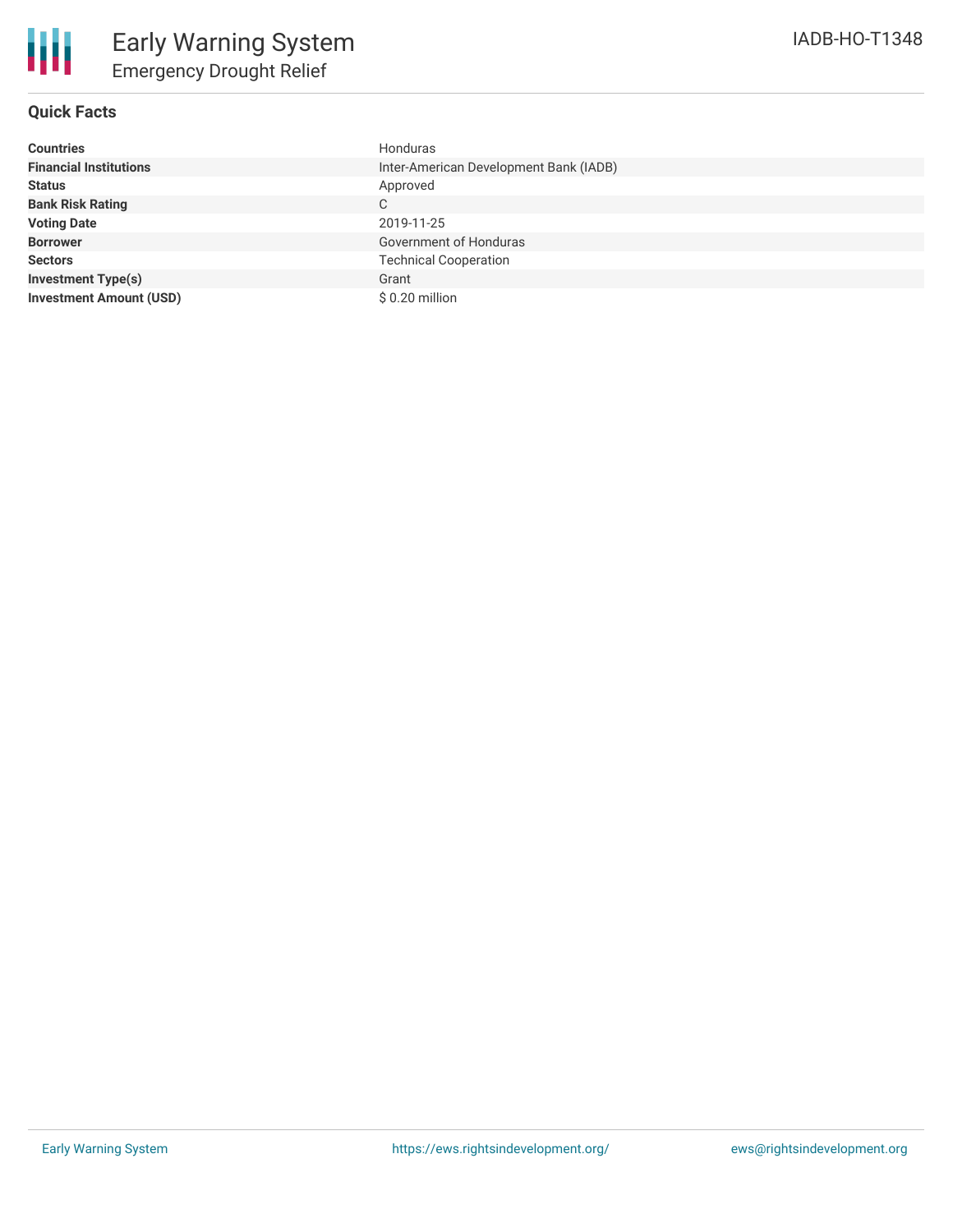

# **Project Description**

Support in attending the drought emergency in Honduras.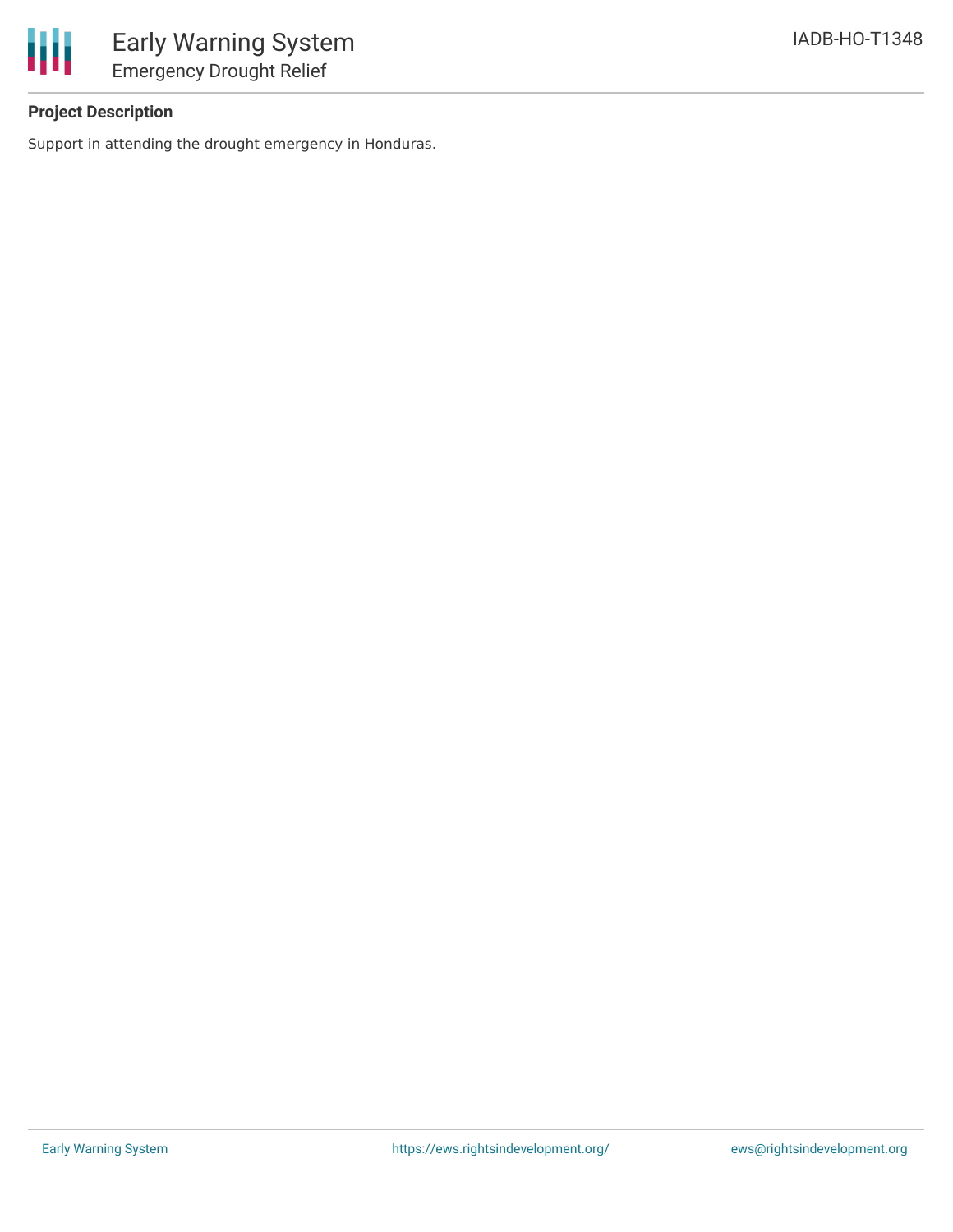## **Investment Description**

冊

• Inter-American Development Bank (IADB)

Early Warning System Emergency Drought Relief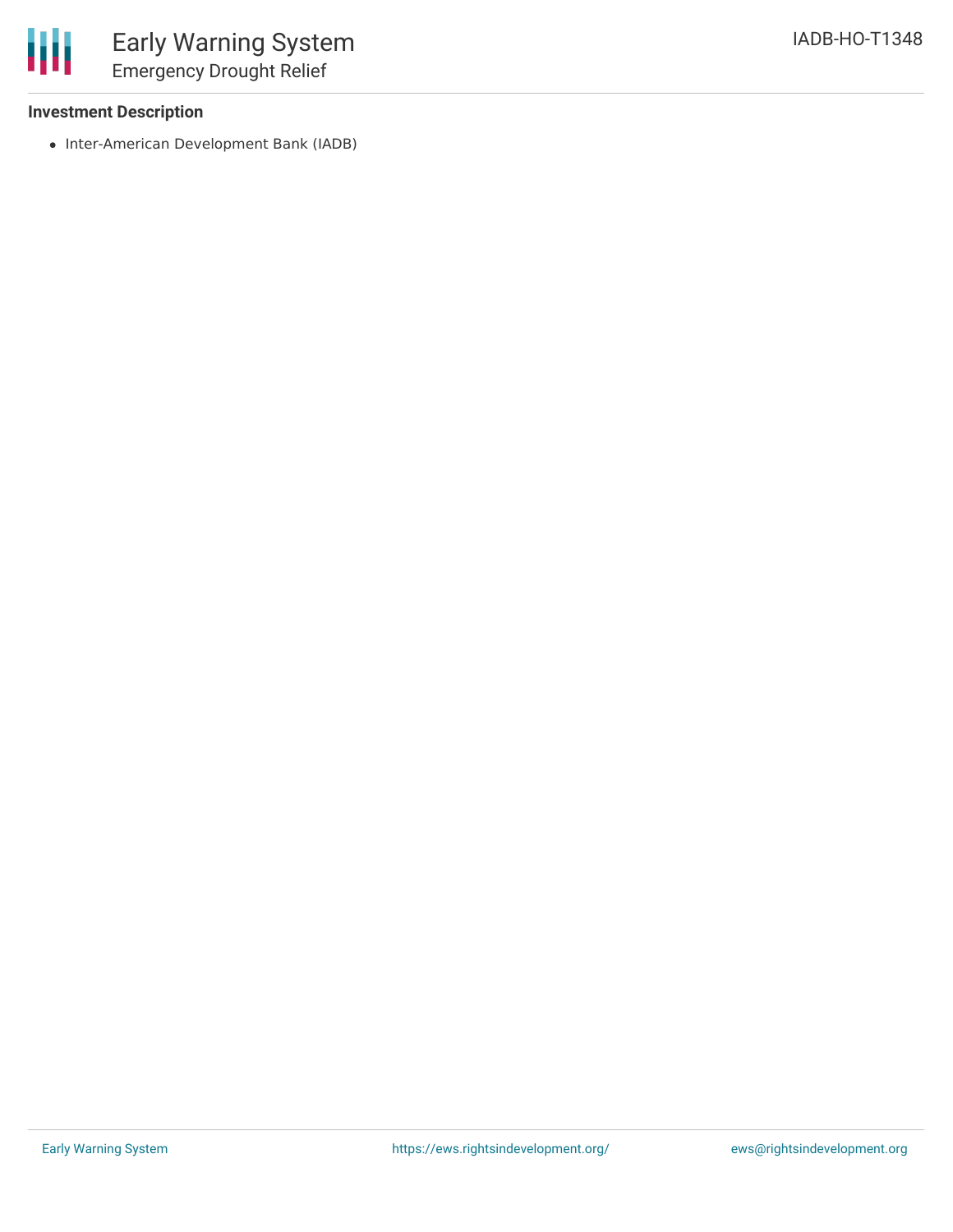#### **Contact Information**

#### ACCOUNTABILITY MECHANISM OF IADB

The Independent Consultation and Investigation Mechanism (MICI) is the independent complaint mechanism and fact-finding body for people who have been or are likely to be adversely affected by an Inter-American Development Bank (IDB) or Inter-American Investment Corporation (IIC)-funded project. If you submit a complaint to MICI, they may assist you in addressing the problems you raised through a dispute-resolution process with those implementing the project and/or through an investigation to assess whether the IDB or IIC is following its own policies for preventing or mitigating harm to people or the environment. You can submit a complaint by sending an email to MICI@iadb.org. You can learn more about the MICI and how to file a complaint at http://www.iadb.org/en/mici/mici,1752.html (in English) or http://www.iadb.org/es/mici/mici,1752.html (Spanish).